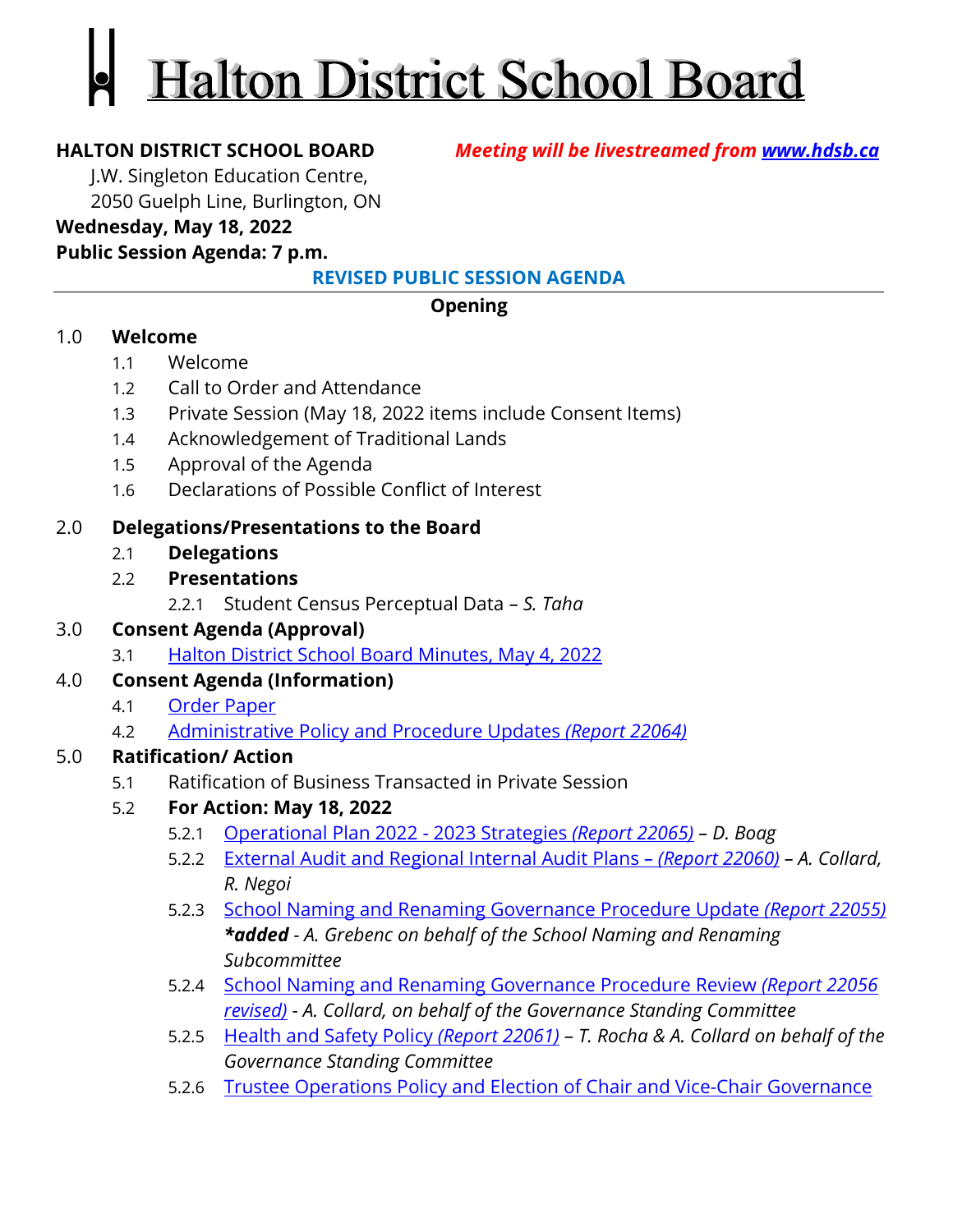Procedure *[\(Report 22063\)](https://drive.google.com/file/d/1db5Nin2UQBihFObnxn3Z2bR-3_JmqY9i/view?usp=sharing)* – *T. Rocha & A. Collard on behalf of the Governance Standing Committee*